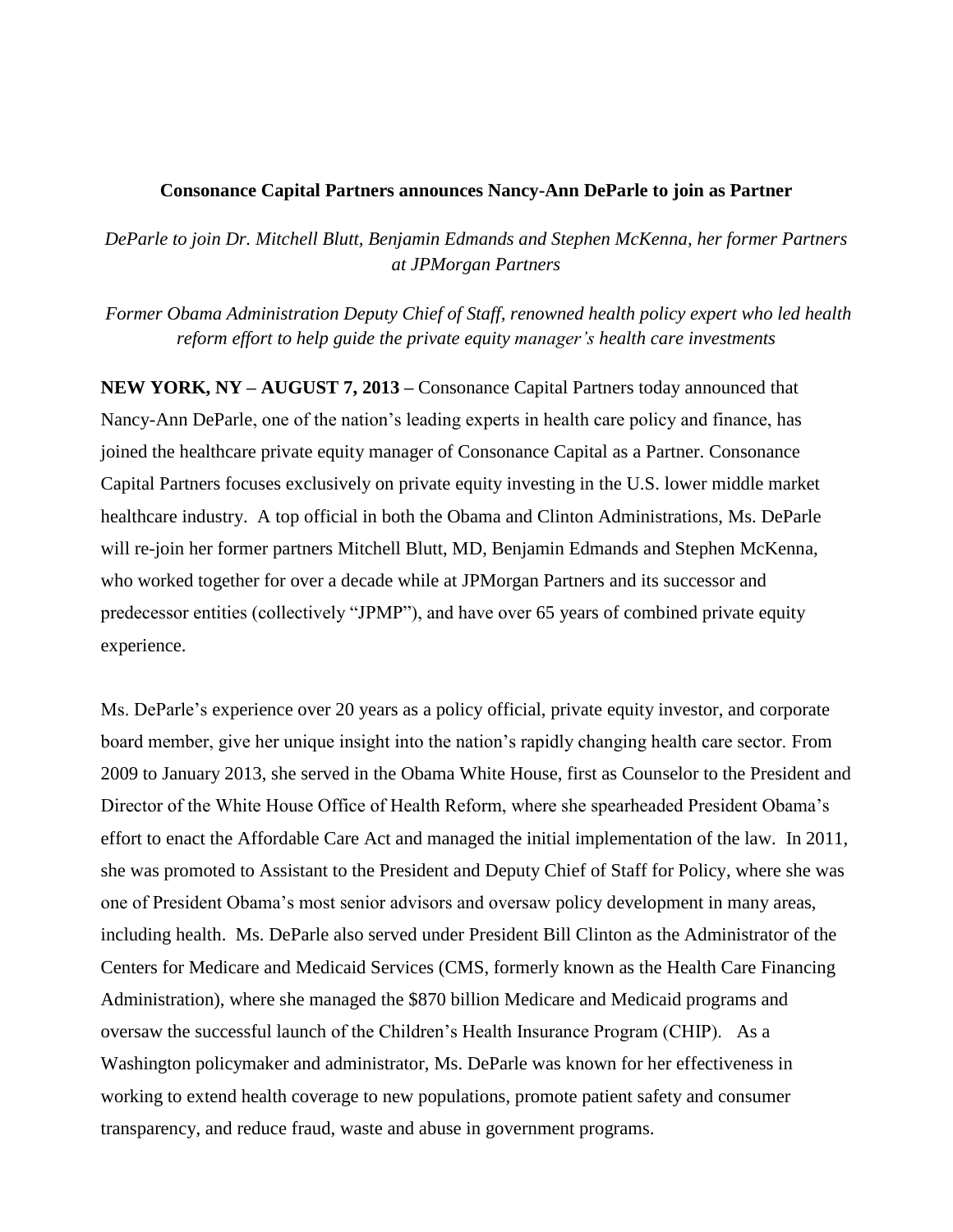"It is wonderful to be reunited with Nancy-Ann," said Dr. Blutt, CEO of Consonance Capital and Managing Partner and Co-Founder of Consonance Capital Partners. "There is no other individual with her combination of healthcare policy and industry insight and private equity investing expertise. She is a delightful partner who completes the re-assemblage of our private equity team."

"Having worked together previously for over eight years, I am thrilled to be partnering with Nancy-Ann again and working to find innovative healthcare businesses that drive efficiency, quality and value," said Benjamin Edmands, Managing Partner and Co-Founder of Consonance Capital Partners. "She is one of the foremost experts on health care policy, has a deep understanding of this constantly evolving industry and uniquely complements our thematic based approach to sourcing businesses with proven business models in emerging subsectors."

"I have great respect for Mitchell, Ben and Steve and their approach to private equity investing," said Ms. DeParle. "The team at Consonance Capital Partners has a unique combination of deep clinical and healthcare business expertise, as well as many years of experience in working with management teams to build successful companies. I am excited to bring my knowledge to a team that is committed to making meaningful investments that will drive innovation and improve healthcare."

From 2001 to 2009, Ms. DeParle served as a Senior Advisor and Managing Director at JPMP. She also served as a trustee or director of several corporate and non-profit boards, including Boston Scientific, Cerner, DaVita, *Health Affairs*, Medco Health, and the Robert Wood Johnson Foundation. From 2002 to 2008, she was a member of the Medicare Payment Advisory Commission (MedPAC), which advises Congress on Medicare policy matters.

Earlier in her career, Ms. DeParle was Commissioner of the Tennessee Department of Human Services, administering a 6,000 employee cabinet agency. She has also worked as a lawyer in Nashville, Tennessee, and Washington, D.C.

From 2001 to 2005, she taught health policy as an Adjunct Professor of Health Care Systems of the Wharton School of the University of Pennsylvania. More recently, she was a Guest Scholar at the Brookings Institution and a Lecturer in Law at Harvard Law School.